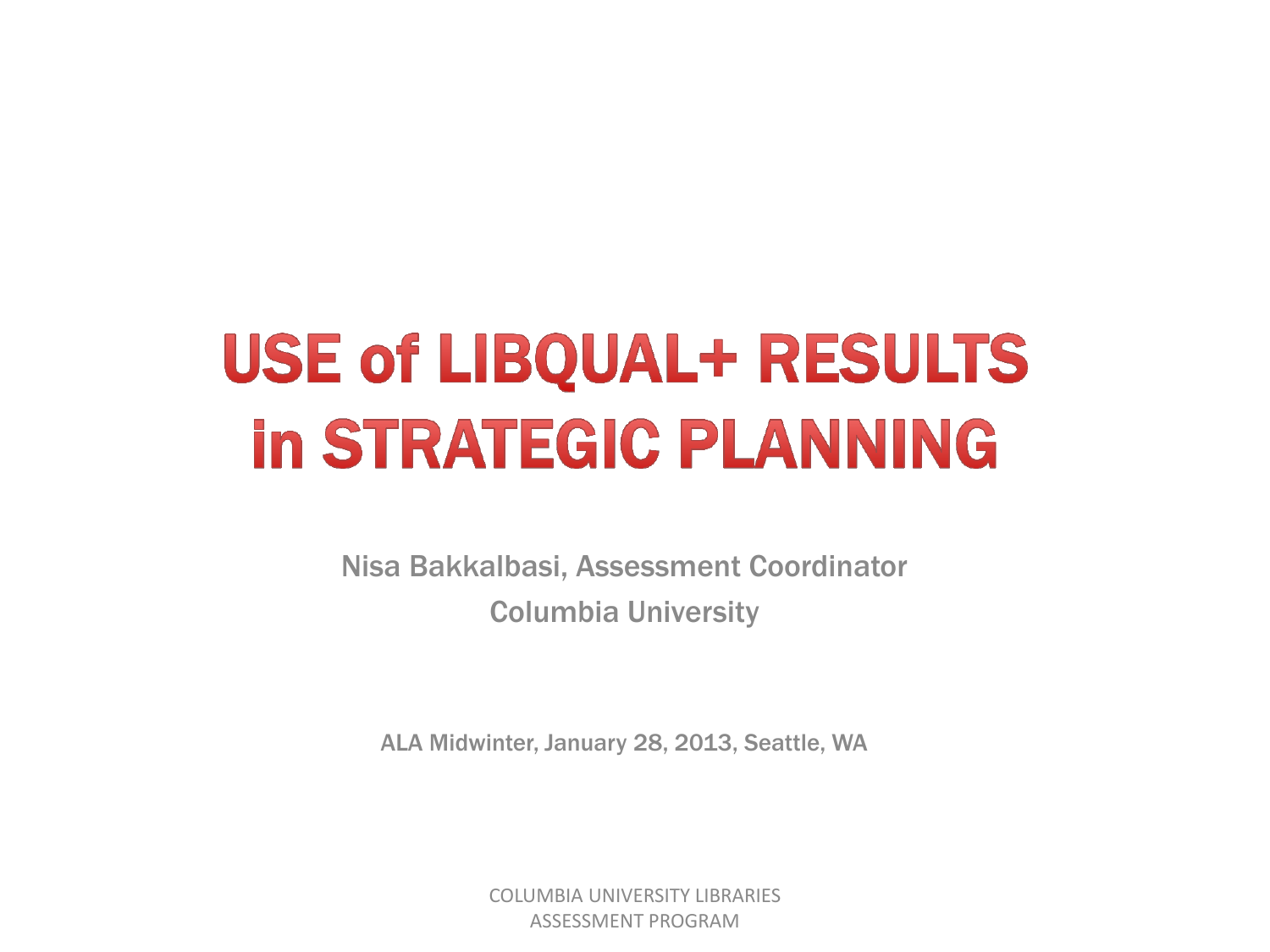## TODAY'S TALK

- Organizational background
- History of LibQUAL+ at Columbia
- Use of LibQUAL+ results in strategic planning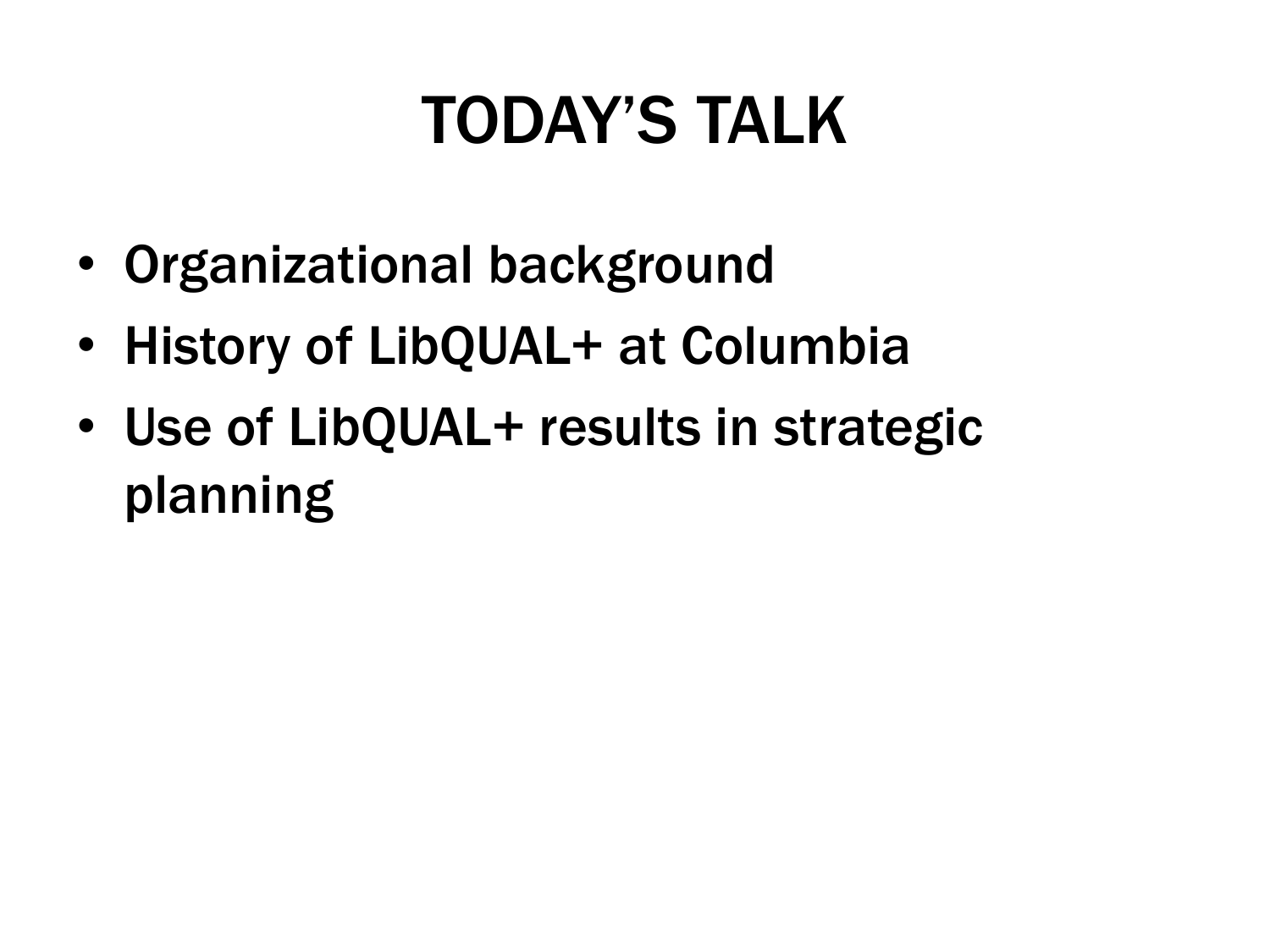# COLUMBIA UNIVERSITY LIBRARIES

- Large comprehensive, research library library
- Urban setting

#### Approximately:

- 3,500 faculty members
- 26,000 students (2/3 graduate and professional degree students)
- 22 campus libraries
- 11,000,000 volumes
- 550 FTE library staff including
	- professional staff
	- support staff
	- student assistants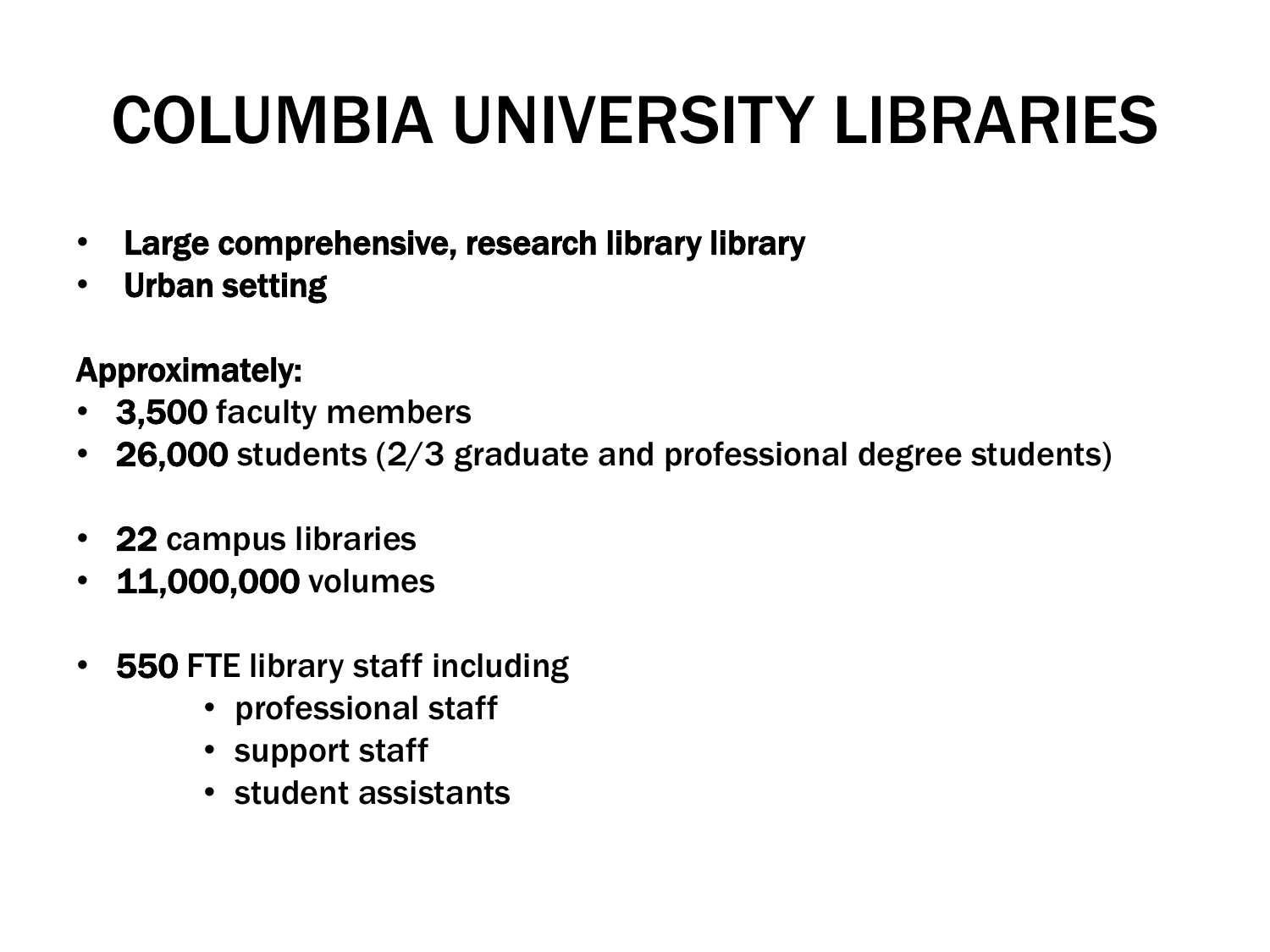#### ORGANIZATIONAL STRUCTURE

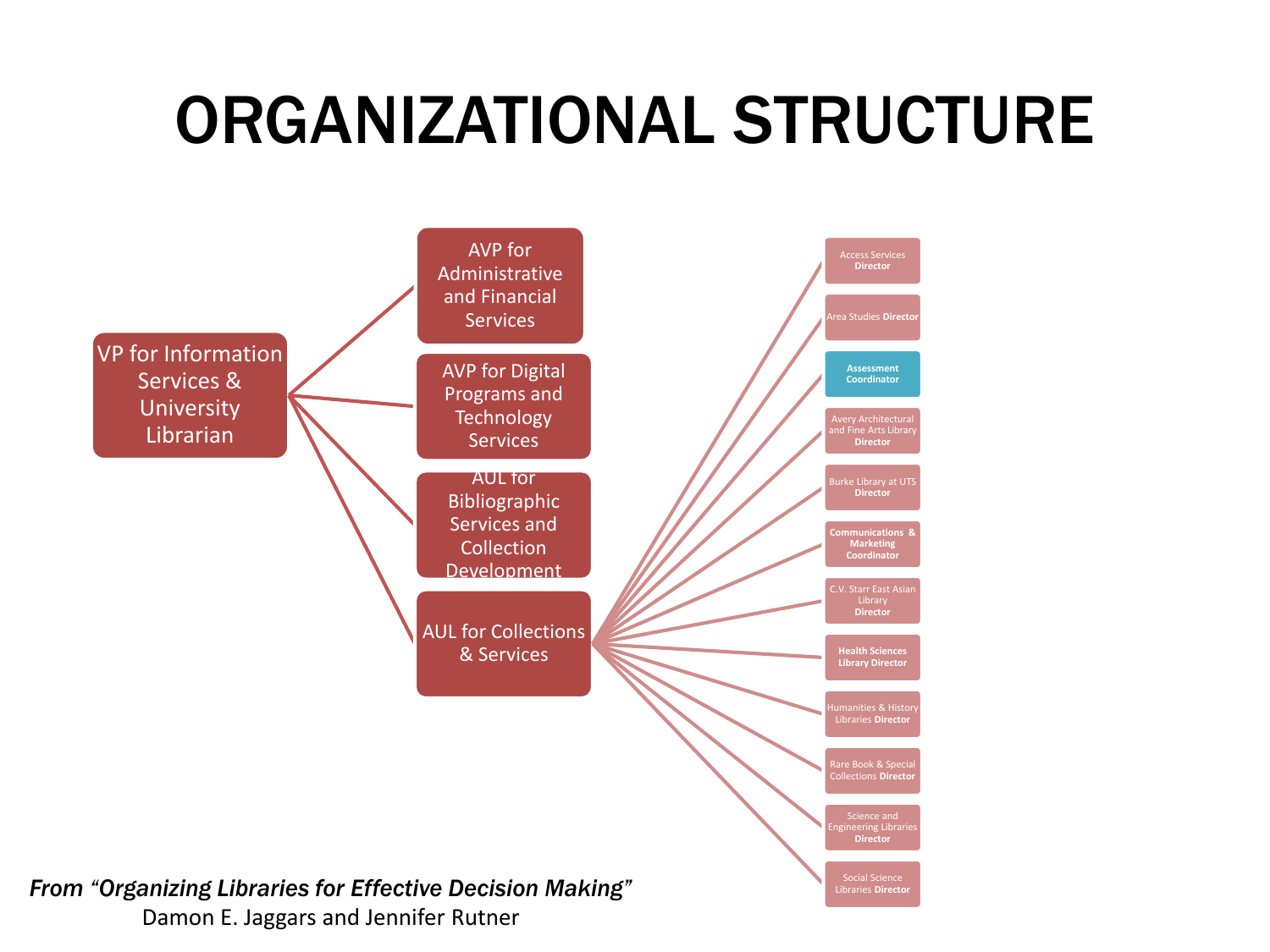# ORGANIZATIONAL GOALS

"As user behaviors and the information environment change, it is important for us to listen to our users, to understand their information needs, to observe what they do, and to study the use data available to us. Assessment and user-focused design must become integral to the way we think and plan."

*-CUL/IS Strategic Plan 2006 - 2009*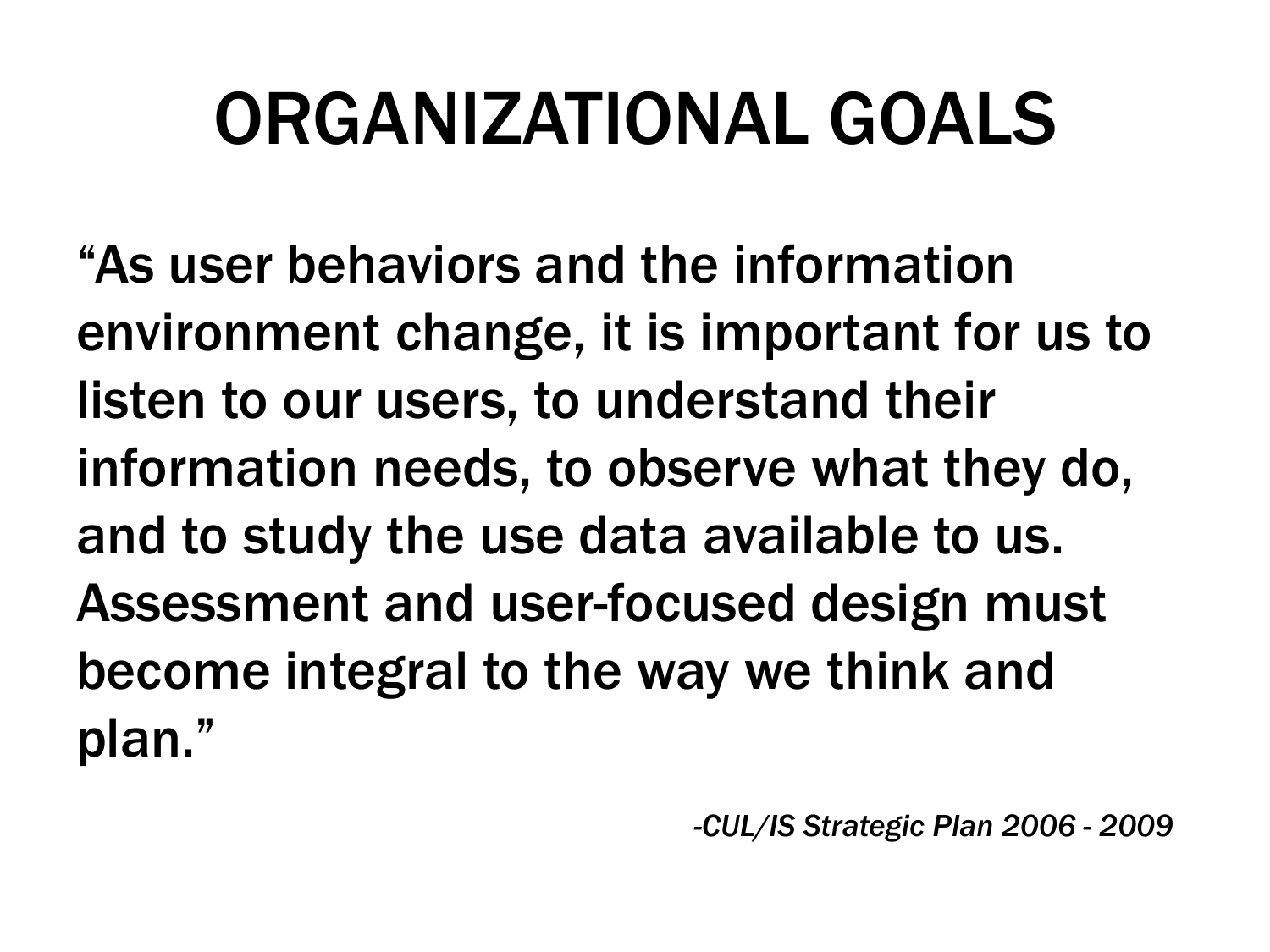## ORGANIZATIONAL GOALS

"In the years ahead, the work of CUL/IS will be guided by [the following principles]: user focused design, data-driven decision making, continuous assessment of results, and flexible and adaptive response to user needs."

*-CUL/IS Strategic Plan 2010-2013*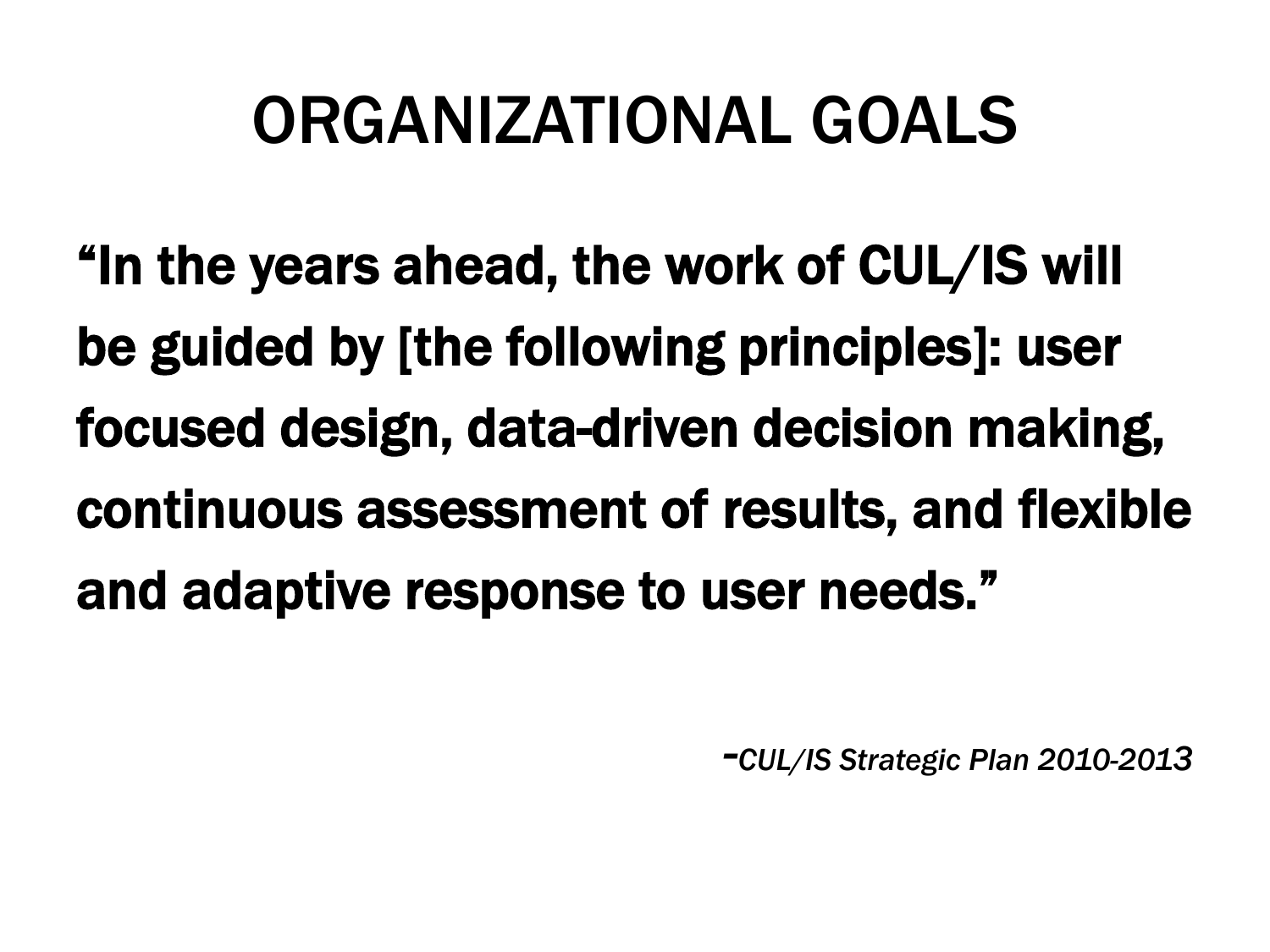## ASSESSMENT VALUES



Damon E. Jaggars and Jennifer Rutner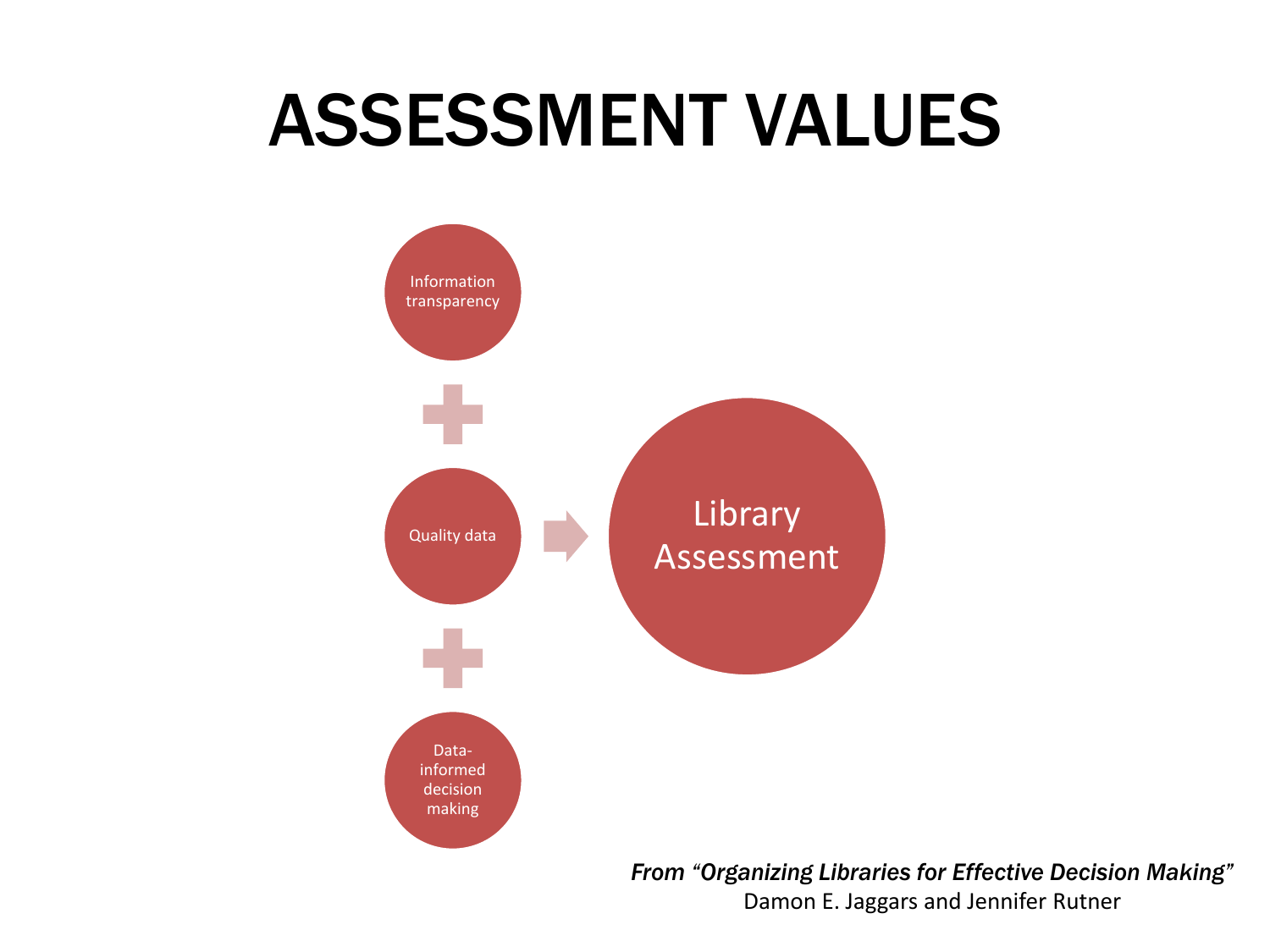#### ASSESSMENT PROCESS

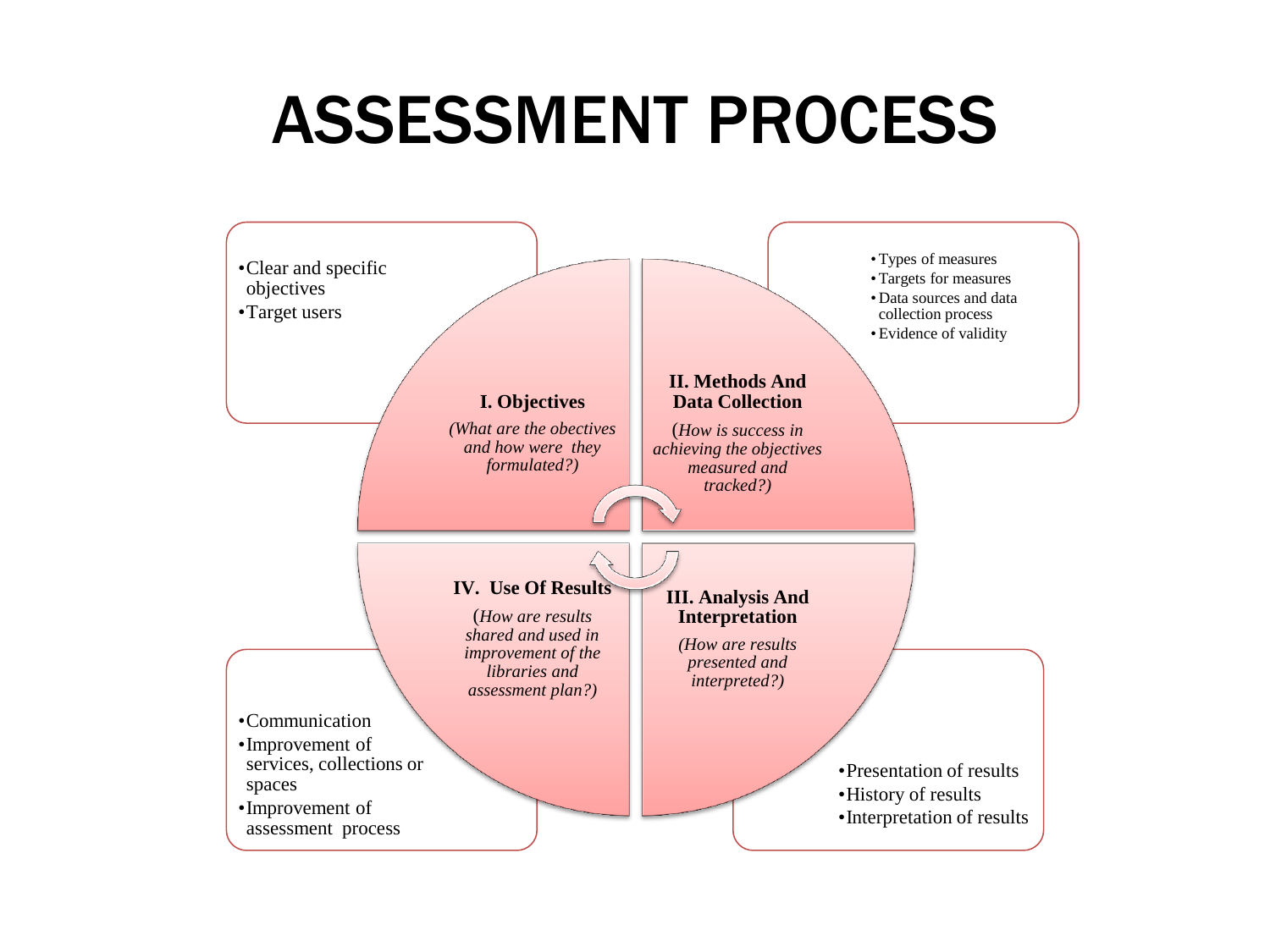# Why do we participate in LIBQUAL+ ?

- Gives a comprehensive view of service quality throughout the organization;
- Provides comparable data;
- Helps investigate trends over long periods of time;
- Helps target areas for further assessment.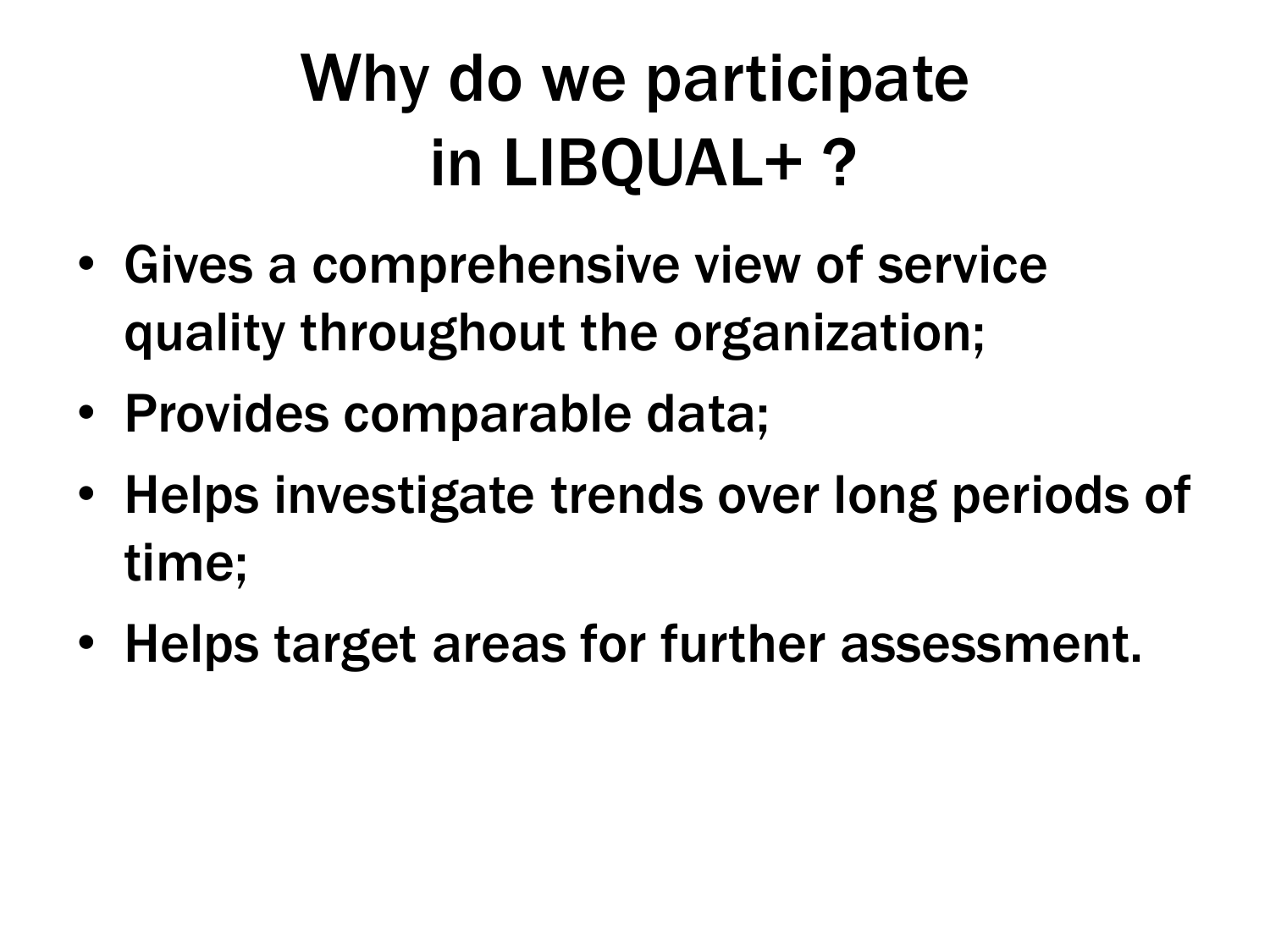## HISTORY OF LIBQUAL+

- Survey is administered on a three-year cycle (2003, 2006, 2009, next iteration in 2013)
	- 2003 *(population=19,637, respondents=249)*
	- 2006 *(population=20,822, respondents=282)*
	- 2009 *(population=22,960, respondents=3,654)*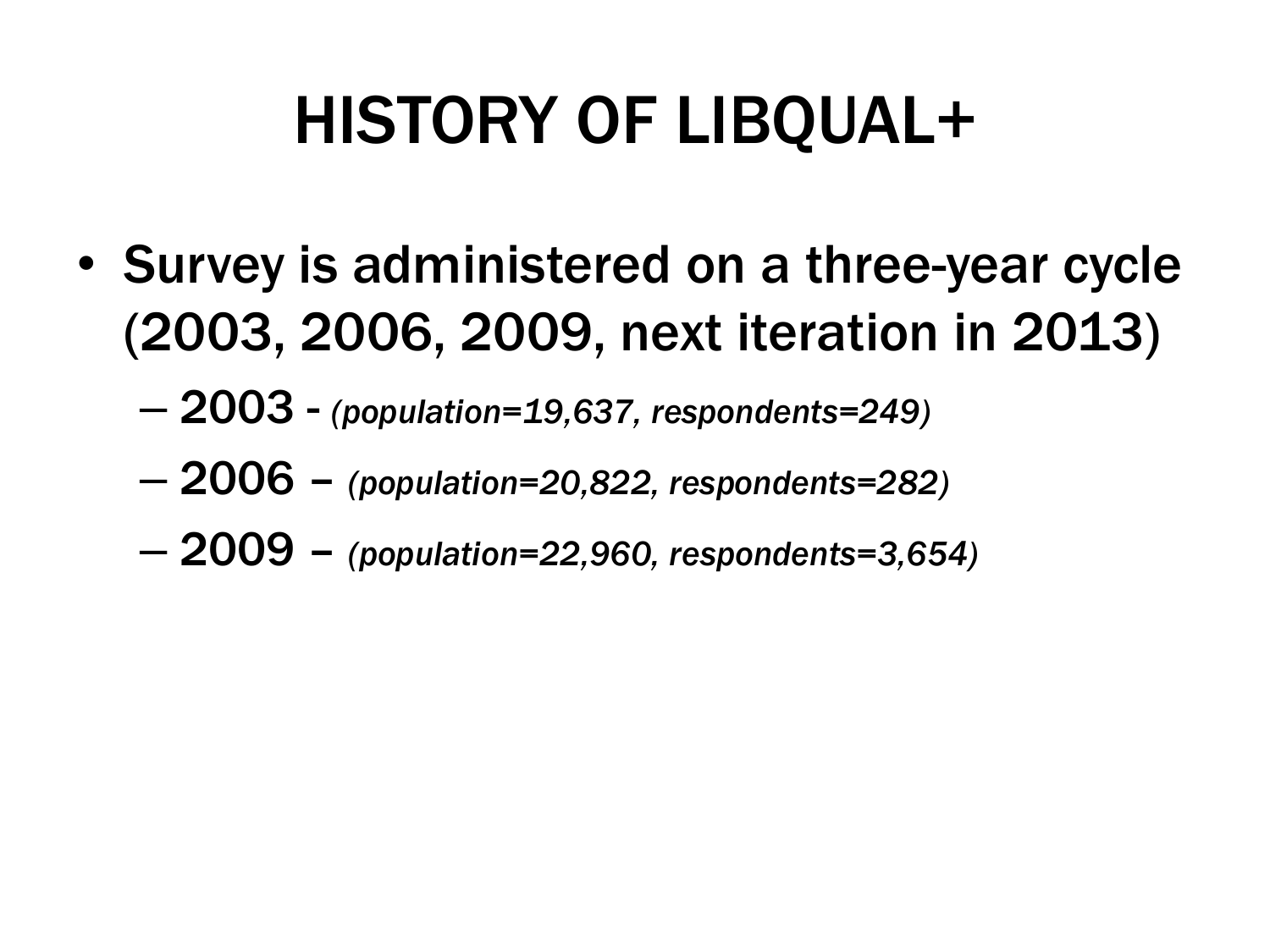## SUMMARY OF FINDINGS

|                | <b>Faculty Priorities</b>                                                   | <b>Graduate Priorities</b>                                                  | <b>Undergraduate</b><br><b>Priorities</b>                                      |
|----------------|-----------------------------------------------------------------------------|-----------------------------------------------------------------------------|--------------------------------------------------------------------------------|
| $\mathbf 1$    | <b>Making electronic</b><br>journals available<br>from my home or<br>office | <b>Making electronic</b><br>journals available<br>from my home or<br>office | <b>Making electronic</b><br>journals available<br>from my home or<br>office    |
| $\overline{2}$ | Print and/or<br>electronic journals I<br>require for my work                | Print and/or<br>electronic journals I<br>require for my work                | A library website<br>enabling me to<br>locate information on<br>my own         |
| 3              | A library website<br>enabling me to<br>locate information on<br>my own      | The electronic<br>information<br>resources I need                           | <b>Modern equipment</b><br>that lets me easily<br>access needed<br>information |

*From "Organizing Libraries for Effective Decision Making"* Damon E. Jaggars and Jennifer Rutner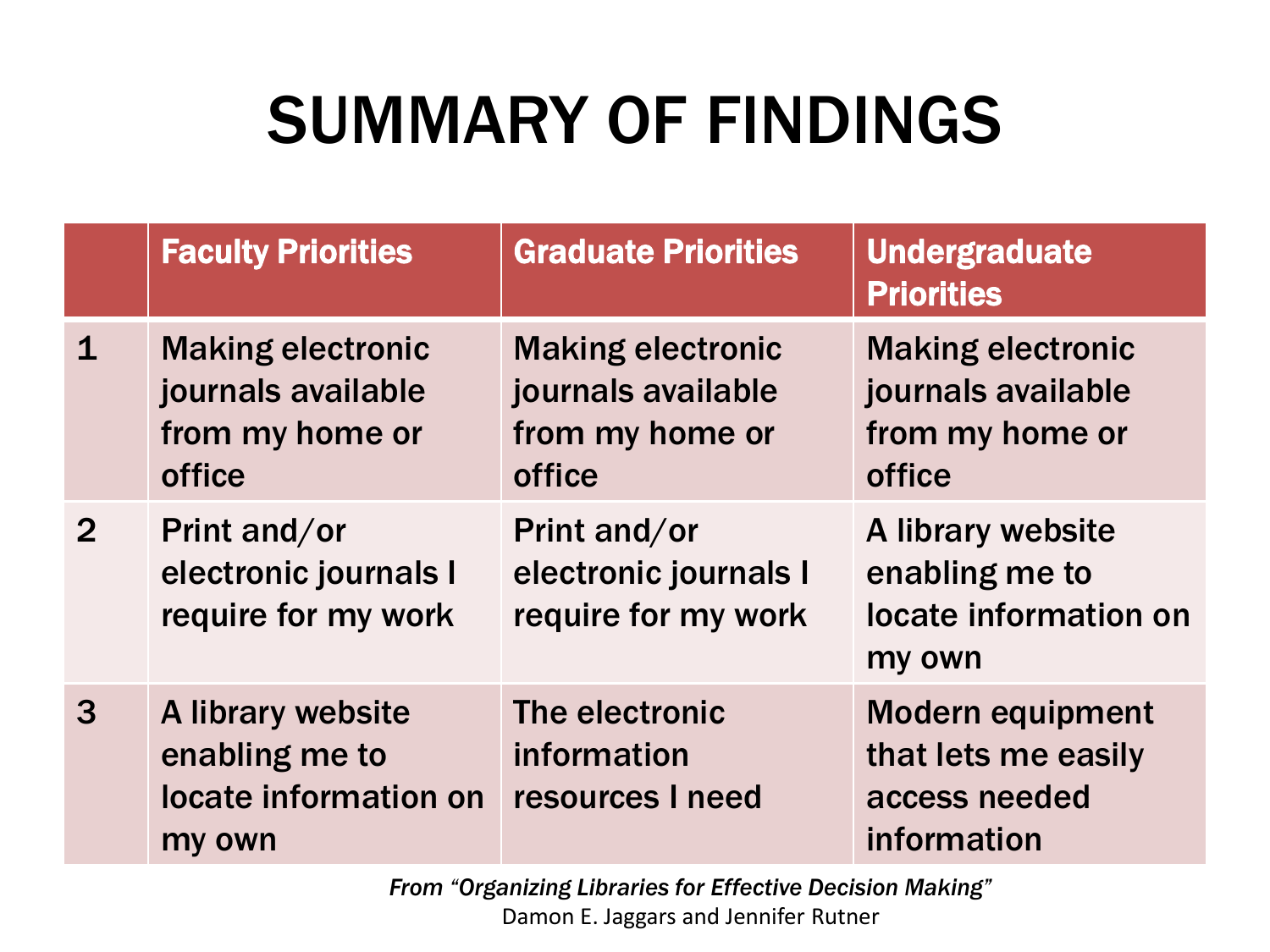# DISCOVERY, ACCESS, DELIVERY, AND **SERVICE**

"Data collected locally through usage statistics, facilities usage surveys, focus groups, and the LibQUAL+ service quality assessment survey tells us that in aggregate our users clearly prioritize unmediated access to collections and services. Our assessments tell us that faculty, graduate students, and undergraduate students alike value unmediated access to electronic and print information above other service concerns."

*- CUL/IS Strategic Plan 2010-2013*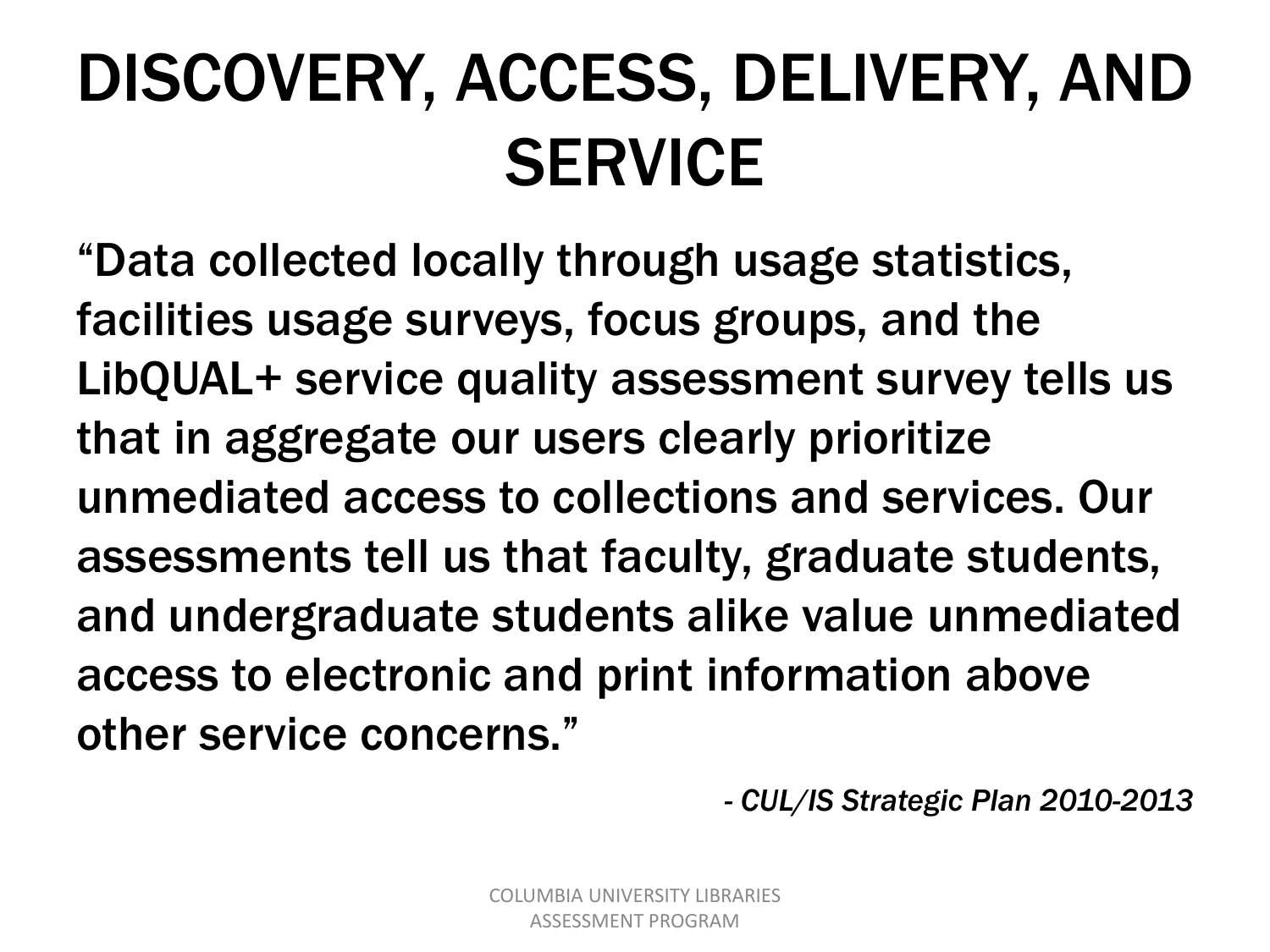# INITIATIVES – *Discovery*

- Simplify and improve search and discovery interfaces.
- Investigate and implement a next generation interface to the library catalog.
- Implement a new web content management system and redesign the CUL/IS website.
- Expose bibliographic records, archival finding aids, images, and other appropriate data to search engines and social networking environments.

*- CUL/IS Strategic Plan 2010-2013*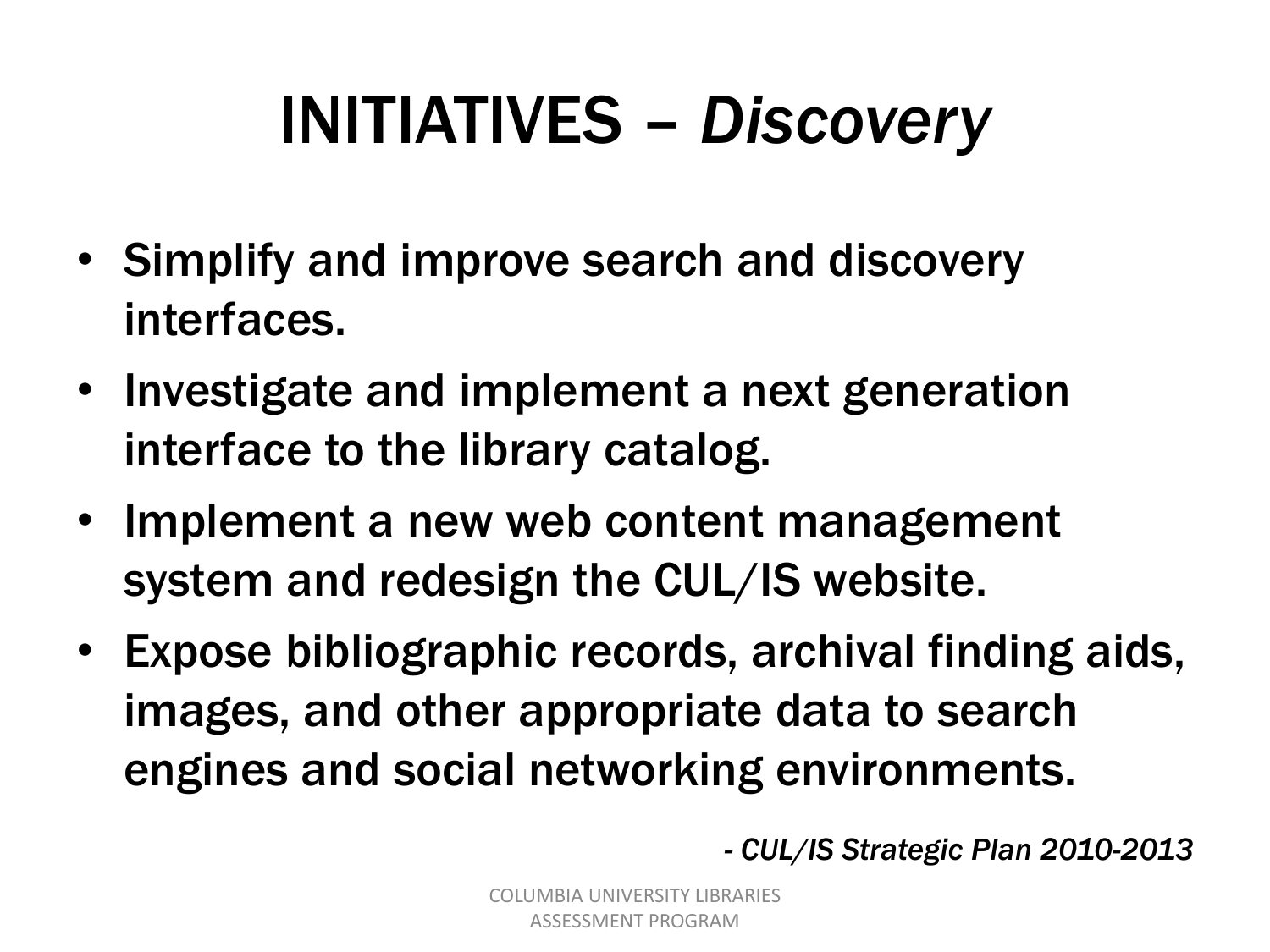## INITIATIVES – *Access*

- Streamline the borrower request interface to allow the placing of requests from the catalog using self-populating forms that connect to various request systems (Borrow Direct, Illiad).
- Integrate appropriate digital content into the library catalog utilizing available APIs.

*- CUL/IS Strategic Plan 2010-2013*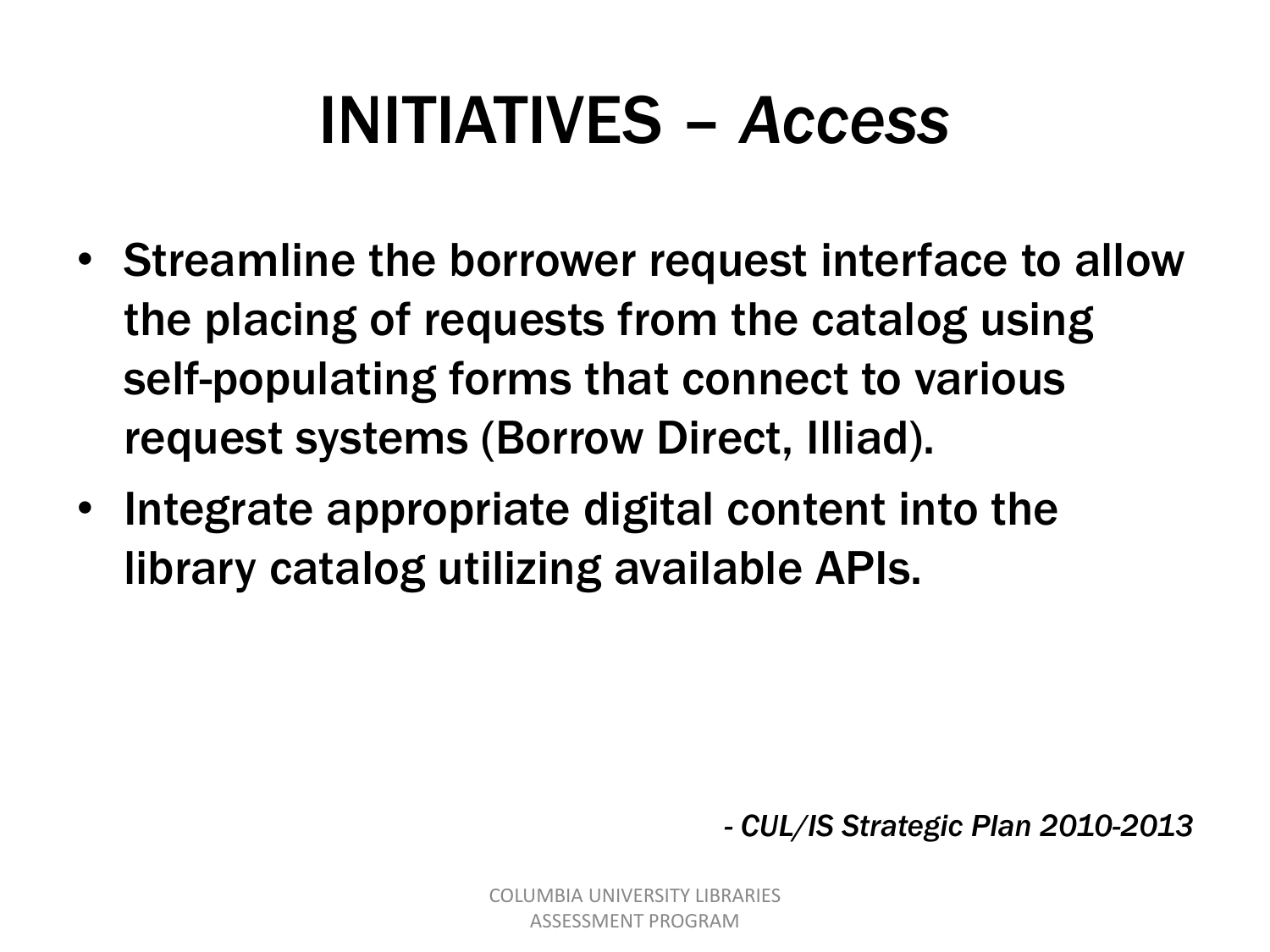## INITIATIVES – *Delivery*

- Implement desktop delivery for articles and book chapters in Butler Library and assess feasibility of expansion to other campus libraries.
- Assess the desirability and feasibility of providing a user request system for books and other appropriate materials.
- Evaluate the feasibility of providing print-ondemand service for electronically available books and other content as alternative to purchasing print copies.

*- CUL/IS Strategic Plan 2010-2013*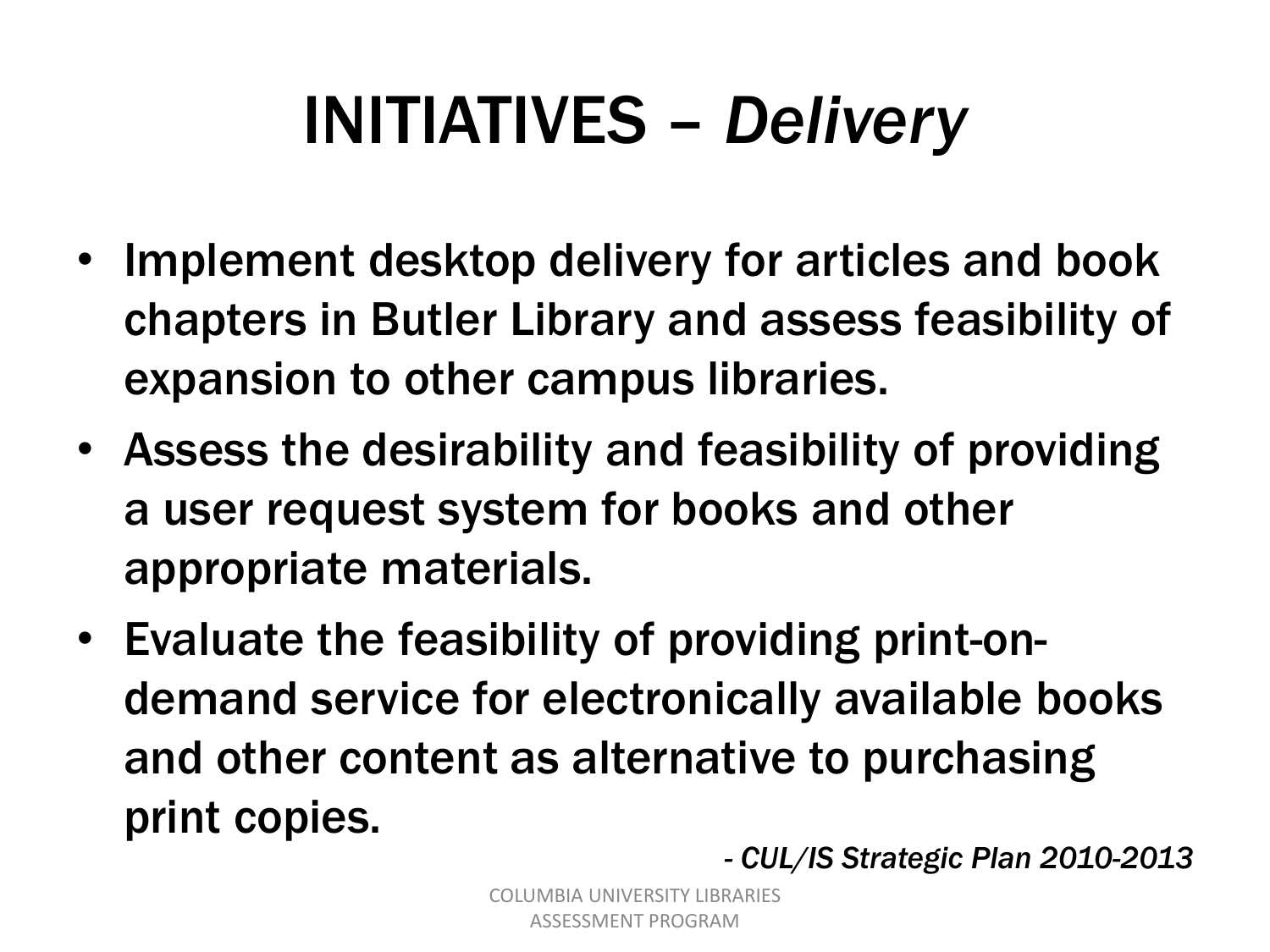#### INITIATIVES – *Service*

• Redesign the Library FAQ system as intuitive, point-of-need, unmediated help system driven by documented user needs and information-seeking behaviors.

*- CUL/IS Strategic Plan 2010-2013*